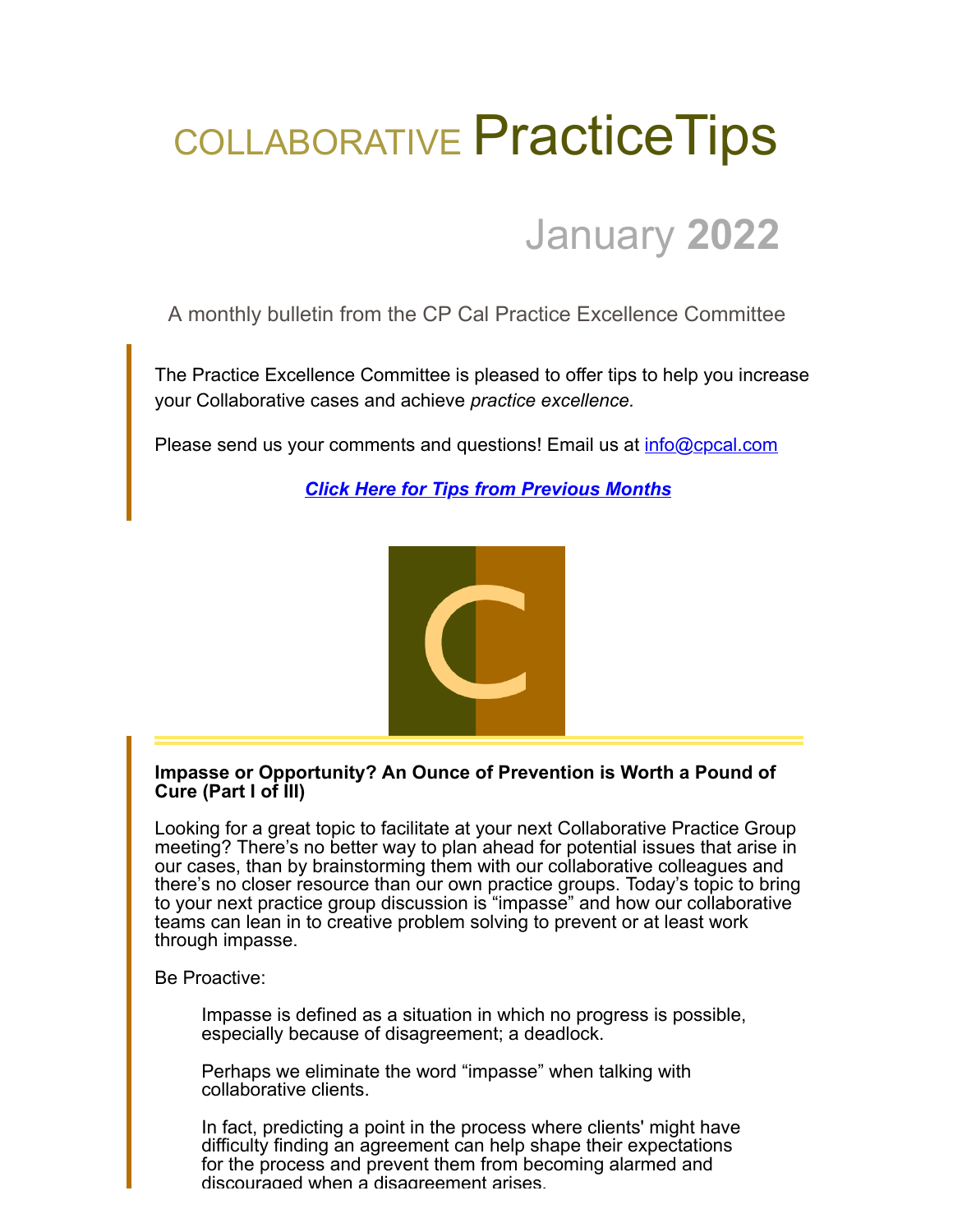Set Intentions:

One way to prevent impasse is to create a process for clients to set their intentions for their meetings at the beginning of the case and/or at the beginning of each meeting:

Flesh out your client's underlying concerns so that they can be discussed with the team and an approach can be planned:

Examples:

discouraged when a disagreement arises.

Deepest fears and concerns

Hot button issues / triggers

How to manage reactivity

Prepare clients for listening and seeking to understand each other's perspectives and interests by creating structure for learning and practicing new communication tools:

Examples:

Listen without interruption.

Listen with an open mind, even if you think you've heard it before.

Listen for opportunities for agreement.

Coach clients to acknowledge and summarize what they've heard their spouse say before proceeding with their point of view.

At the beginning of each case, the team should discuss cues for emotional regulation when a reset is needed. Continue to review and remind team members/clients throughout the case.

Predict and prepare for reactivity so that clients/team can reset and continue to participate.

Examples:

Deep breathing

Stand and stretch

Take a break

Review / remember the BIGGER PICTURE

Repeat affirmations or mantras

Remember: Mistakes will be made. Mistakes mean that we are trying and learning. Disagreement only means there's still another solution that we have not yet found.